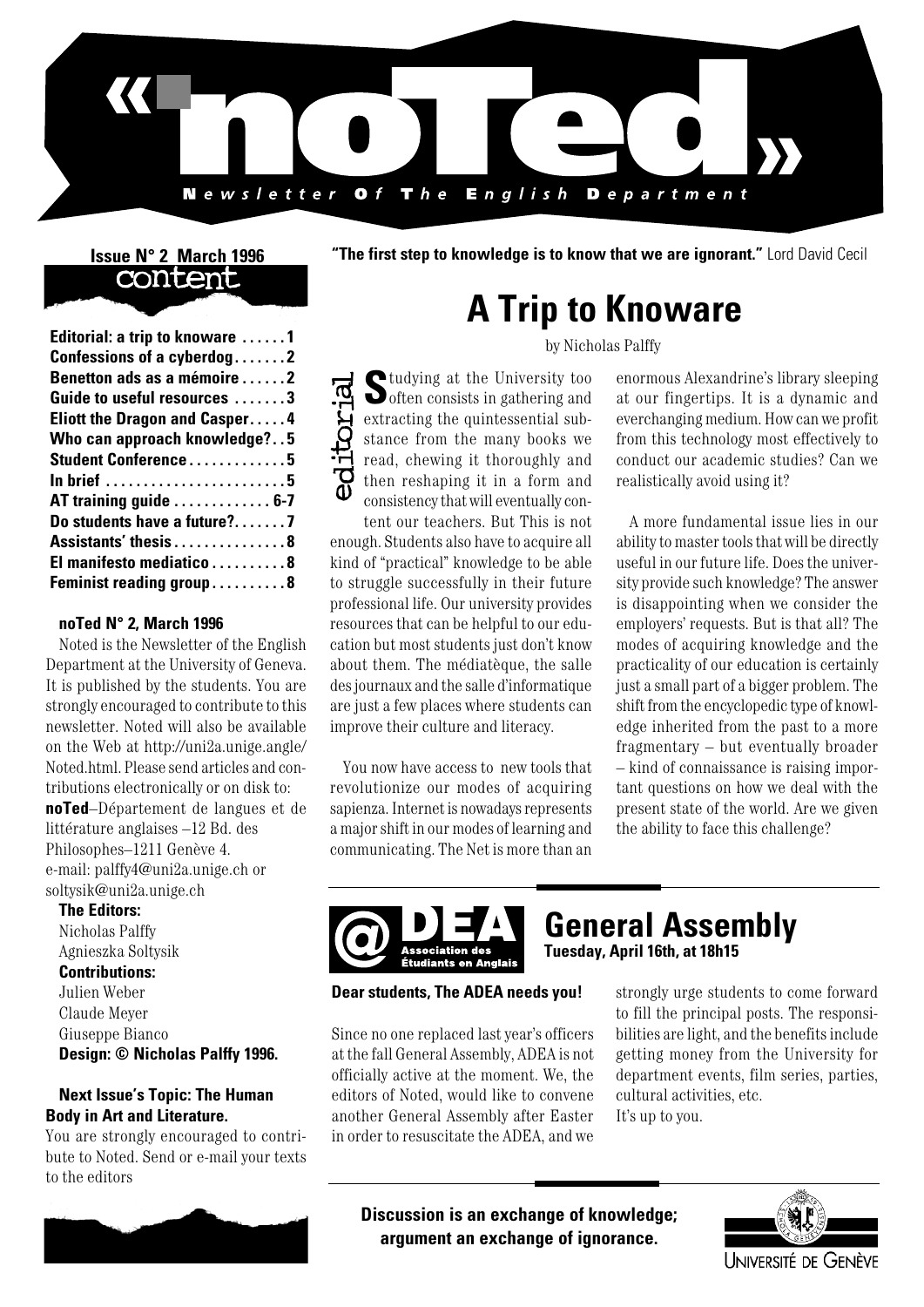### **Confessions of a cyberdog**

By Nicholas Palffy

**M**y master is a sympathetic but some-times dull person. Busying himself with all sorts of activities, he rarely likes to go out with me for a walk in cyberspace. It is not that he doesn't like vast digital horizons, but he usually loses the notion of time and space when he works on his computer. So I recently decided to venture on the infobahn, just to see what's available around and eventually to empty my bladder in a dark corner. So I danced with the electrons and brought back to my owner a mouthful of intellectual bones.

During my trip, I happened to visit a nice website called The English Server **(http://english-server.hss.cmu.edu/)**  where I found a treasury of electronic texts (or e-texts) in English for my boss. Most of the texts were digitized versions of writings of all sorts. They where available for a curious dog like me to consult or to download. Submenus like Cultural Studies and Critical Theory contain interesting writings and essays from Guy Debord (*La société du spectacle*) and Wlad Godzich introductory discourse (Langue Globale), just to mention a few.

Just a mouseclick away there was a page called Eighteenth-Century Studies: (http://english-server.hss. cmu.edu/18 th.html). It is a collection of e-texts from 18th century writers, such as Mary Wollstonecraft A Vindication of the Rights of Woman. Another site of interest for a faithful cyberdog like me was located at the Gutenberg Project Home Page: (http://jg.cso.uiuc.edu/PG/welcome. html). This is really like the Alexandrine Library of the XXIst century. You can find the world's classics of literature, which you can load on your computer easily. This can save you hours of tedious work and a lot of money. A selection of these sites are listed below.

#### **The Beowulf Project**

http://portico.bl.uk/access/beowulf/electronic-beowulf.html

**Classics at the Online Literature Library**

http://www.wonderland.org/Works/

**Literature on the Internet**

http://www.cis.ohiostate.edu:80/text/faq/usenet/internet/literary-resources/ faq.html

#### **American Studies Web**

http://pantheon.cis.yale.edu/~davidp/amstud.html

#### **Other Electronic Text Sites (General)**

http://jg.cso.uiuc.edu/pg/other\_gen.html

#### **The complete works of William Shakespeare**

http://the-tech.mit.edu/Shakespeare/by-category.html

#### **Webster's Dictionary**

http://c.gp.cs.cmu.edu:5103/prog/webster

#### **Swiss Libraries**

http://www.switch.ch:80/libraries/

Le restaurant du Pôle run by a former student of this department invites you to come and enjoy its casual, romantic ambiance, excellent cooking, and cheap prices. A full meal of *salade*, *entrée*, and *plat du jour* costs only 10 Sfr. Open Th, Fr, and Sat eves from 19h to 02h00 at 20, rue Montbrillant (Ilot 13).

## **Benetton ad campaigns as mémoire de licence**

**Are you trying to decide a topic for your mémoire? Are you afraid that your research interests are not "traditional" enough? You might not be aware of the range of intellectual possibilities available to you in this department. Here is a short retrospective by a former student, Giuseppe Bianco, who successfully defended his mémoire entitled "United Colors of Benetton: A Reading" last October.**

By Giuseppe Bianco

**A**s I was substituting an English tea-cher at the Ecole d'Ingénieur last winter, I happened one day to chat with one of my temporary colleagues who, once having congratulated me for my newly obtained Licence, asked me what the subject of my mémoire had been. The blank look I observed on her face in reaction to my answer not only suggested that she was perhaps having a hard time making a connection between what she was being told and what her own experience of the faculty of Letters had been, but also put me once again in that odd but now familiar situation where I felt obliged to justify myself.

Indeed, the fact that I proceeded to a reading of the advertising campaign of Benetton within the frame of a department that goes by the name of département de langue et de littérature anglaises is unusual but by no means illegitimate. Rather, it represents the acknowledgment of three major elements that the current student in the English department has to take into account.

First, the introduction of literary theory in the curriculum results in the acquisition of tools that can be used in the analysis of different kind of discourses, which in turn do not have to be of a strictly lit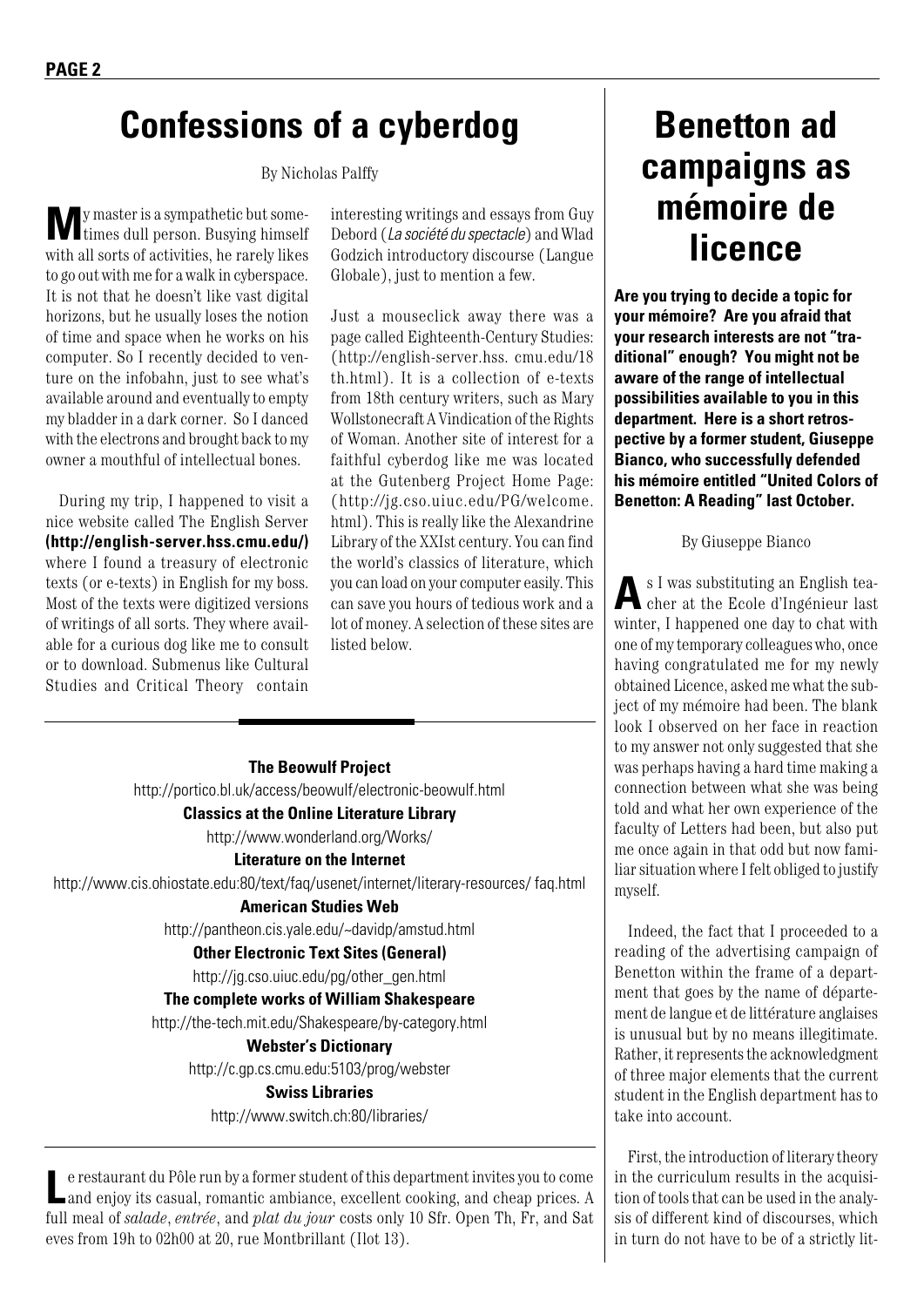erary nature. Secondly, the notion of text cannot be restricted to the written word in a society which gives so much emphasis to the image, be it fixed or moving. Finally remains the fact that a mémoire constitutes the final stage of studies which comprehend not one but three branches and thus should reflect a certain coherence by integrating in some ways what has been acquired in the other departments.

Once having passed my demi-licence in art history, I soon developed a major interest in the contemporary period and focused mainly on photography, given that it had constituted my C branch in the form of a workshop at the ESAV. Yet, the

strictly conservative and deeply uninnovative approach which prevails in the art history department proved at some point quite unsatisfying and only encouraged me to overstep department boundaries in order to follow my interests. It was thus quite natural that I ended up writing my mémoire in the English department under the guidance of Professor Godzich, once the first two premises I mentioned above had been clearly established. After all, my work fell in the Cultural Studies category, which is by now well-established and undoubtedly contingent to English Studies.

However, the most important fact is that, after having been denied elsewhere the freedom to elaborate any kind of original thought, I have been given the opportunity to develop a project that brought together the different elements of years of training, giving coherence and meaning to a Faculty curriculum that is too often fragmented. Of course, it is neither the easiest path to take, nor the safest (for those who believe in intellectual safety), but it remains nonetheless a very rewarding one as it is likely to preserve an enthusiasm that sometimes gets sacrificed in the course of studies.

### **A short guide to useful resources**

**H**ey, student! Are you aware that our university is offering you an incredible amount of useful resources? Don't let your brain shrink in front of MTV ! I'll give you here my best selection of spots for your genius to shine high in the sky, and more prosaically for you to increase your skills and general culture. Don't neglect these opportunities, it's your last chance to get wiser!

#### **The médiathèque**

(Open: Mon.-Fri. from 8am to 5pm)

At the mediathèque, you can consult a wide range of documents, ranging from audiotapes of past and recent lectures from your favorites teachers to videotapes of the most famous works from films directors. CD-ROMs and CD-I disks in French and English are available. Here's a few of them:

Learn English with Astérix - Aesop's fables - The Tell-tale Heart - The New Grolier Multimédia - Sherlock Holmes on disk - Criterion goes to the movies - Poetry in motion - MacBeth - Marvin Minsky: The Society of Mind (extremely interesting!) - Stephen Gould on Evolution - Who built America - The first emperor of China - Salt of the Earth - The Complete Maus - The Crucible - A hard day's night (The Beatles story) - View from the Earth - Exotic Japan - etc.

#### **The English Library**

This library contains all the necessary material for the English student. Dictionaries and reference books, professional journals and a lot more! With the computer you can search on SIBIL system for any reference you need. The program is self explanatory. If that's not enough, then get your chance on Internet!

#### **The Salle d'informatique**

For those who do not have access to computers and word-processors, the salle d'informatique, located on the basement of the Aile Jura (entrance access code: 1234) provides the necessary hardware and software for your essays. You can work on Mac's or PC's. Be sure to check the opening hours of the supervisor when you want to print out your documents.

#### **Internet**

With an e-mail address and the proper password to log on the university computers, you can access the World Wide Web (WWW) to search any kind of information you need. See our article on page 2. If you have no idea of how Internet works, the Global Café, Place des Rois, will teach you the basics of the Web for a symbolic fee.

#### **E-mail address**

One very useful feature is to have an e-mail address on the university server

uni2a. Using Eudora e-mail software you can exchange messages and files with your friends. Very useful when you need some help while writing your essays! For more information, ask Catherine Marti (Opening hours: Mondays & Tuesdays, from 9-11 am, room A308, Aile Jura). And insist if you are turned down!

#### **News Server**

Do you know you can find almost any kind of like-minded people on the Internet News Server? If you're interested in, let's say, psilocibin, or in the sexual behaviour of Tiranosaurus Rex, (or just photo, computers, and sci.bio.phytopathology, rec. skiing. alpine, rec.music.dementia, bionet.agroforestry, ug.general, ug.general. academique, ug.general.hebdo, ug.rec), you can surely join the usenet group of your choice. Just take a ride on the wild side of the Net.

#### **The salle des journaux**

Learning isn't just a question of leaning over a book and sweating your guts out. The Salle de lecture (located next to the cafeteria at Uni Bastions) contains hundreds of national and international newspapers and magazine in several languages. Keep in touch with the world's news or just read about the last movie theatre program.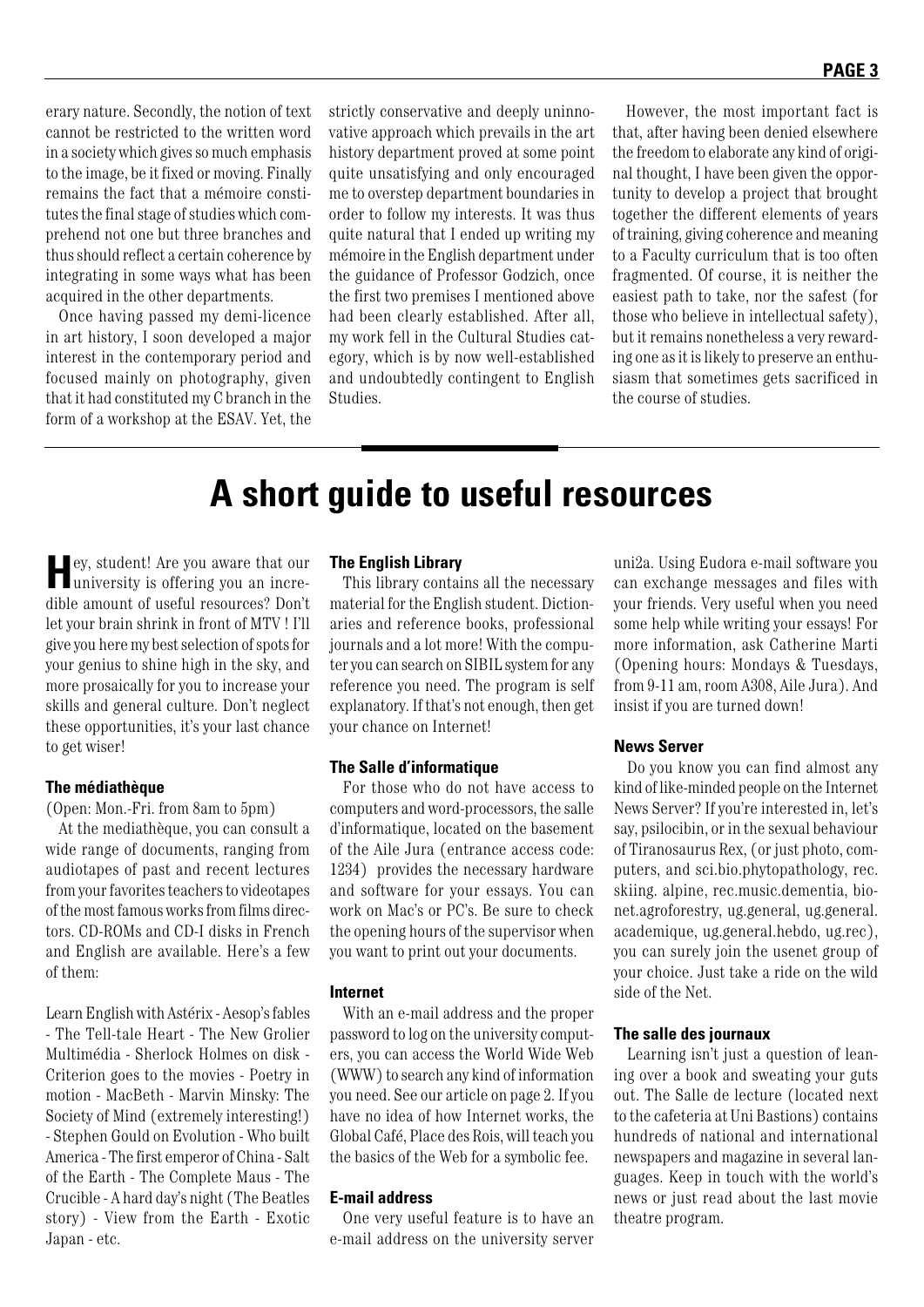### **Eliott the Dragon and Casper**

**TOWARD INDEPENDENCE OF IMAGINARY FIGURES**

By Julien Weber

**Mixing two different kinds of image technology is obviously a good way to entertain children. Walt Disney inaugurated it with** *Eliott the dragon* **some 15 years ago. Now it is Spielberg's turn to innovate in** *Casper***. The images have changed from one film to the other. What kind of model of the imaginary do they each propose ?**

These two productions are specifically interesting to compare because their success relies upon the same characteristics: the "mise en scène" of a relationship between a child and an extraordinary creature and the integration of an artificial image into a film. Eliott is the only friend of Peter, a poor orphan looking for a family. Casper is a young gentle ghost who experiences generosity and braveness with the daughter of a medium. The cinematographic image is mixed in the first film with the cartoon image (used to represent the dragon) and, in the second one, with the computer generated image putting the ghost into "concrete" form.

But similarities do not go further. In spite of being built on the same pattern, these films develop two antinomic relationships between childhood and imagination. The extraordinary phenomenon functions in two different ways with the human context. While Walt Disney had sent Eliott on earth to console an orphan, Spielberg charges his gentle ghost with the mission of harmonizing life and death.

First of all, the dragon and the ghost, as mythological figures, reflect two distinct issues of human imagination. The extraordinary characteristics of the dragon depend, indeed, on its physiognomy, while those of the ghost rely more on its existential status. The dragon is a frightening figure because of its animal hybridity. Its representation requests extra-human elements and proceeds, therefore, from human imagination. The figure of the ghost, for its part, is constructed on the ground of human limits. Its existence depends on our death and that's why it scares us, whether covered by a bed sheet or not. The ghost is ontologically frightening and thus oversteps the bounds of phantasmagoric representations.

In Walt Disney and Spielberg's productions, the dragon and the ghost become, of course, gentle comforting characters. Their mythological properties come up however through the kind of image used to materialize them on screen. The green and two-dimension dragon is clearly cut off cinematographic representation of reality, whereas Casper's presence looks more ambiguous: the computer generated image provides the ghost with the same dimensions as the other characters but its body is transparent and its features are drawn in cartoon style. Casper is, at the same time, the simulacrum and the caricature of a child.

These physical or metaphysical properties of both creatures characterize, moreover, their relationships to the child's imaginary. Eliott is indeed presented in direct relation to Peter's imagination. The dragon almost belongs to it. Until the end of the movie, where all the characters finally acknowledge its existence, Eliott is only visible to Peter and the audience of kids, which makes the movie funny to watch and imposes, at a different level, the cartoon as a true expression of children's imagination (as I had noted in my child diary).

Casper, on the contrary, is completely independent from children's imagination. Everybody can see it performing magic tricks and toying with its computer generated dress. The question is no longer to believe or not to believe in Casper. The ghost exists and does not need the imagination of kids for it, which moves therefore the purpose of the film to a different kind of metaphysical problem: is it possible for a gentle ghost to become

human again or, at least, to feel like a human being?

Besides pointing out the similarity between the computer generated image and the ghost, Casper's independence from children's imagination produces an even more interesting effect: it focuses our attention on the ghost's destiny instead of the child's, and directs therefore the plot toward its integration into social life. The spectator attends to a progressive fusion between life and death, an irreparable abolition of human boundaries. This is undoubtedly the greatest shift from *Eliott the dragon* to *Casper*. In *Eliott*, indeed, like in many other fairy tales, the gentle monster only occurred as an initiatic stage during Peter's evolution toward a better life. Its protective presence helped the orphan in his misery but when Peter finally found a nice family, the dragon left. So, Walt Disney still operated a final separation between the imagination and reality, which is not the case in *Casper*. This latter ends up with a fantastic happy end. Even though Casper does not become human again, he is accepted as a ghost by the medium and his daughter. The last scene showing them dancing together leaves us with the image of a harmonious family. Everyone seems promised to an eternal happiness whithout real death nor real life.

Of course, it would be very easy in conclusion to praise the realistic happy end of *Eliott* and to blame the great escape displayed in *Casper*. What is the point in encouraging children to identify happiness with some simplistic abolition of death and real boundaries ? Is there no other way to make them laugh and dream? But, on the other hand, what is the point in aiming a moral and nostalgic judgement at this kind of fantasy ? The computer generated image will soon get the same place as cartoon in children's life and its virtualities may inspire many phantasmagories of this kind. In this case, instead of blaming or praising the performances of this new image, shouldn't we rather try to analyse its stakes and its direct effects on our perception of reality on the ground of issues at hand? That's what I've attempted to do here. This is no happy end.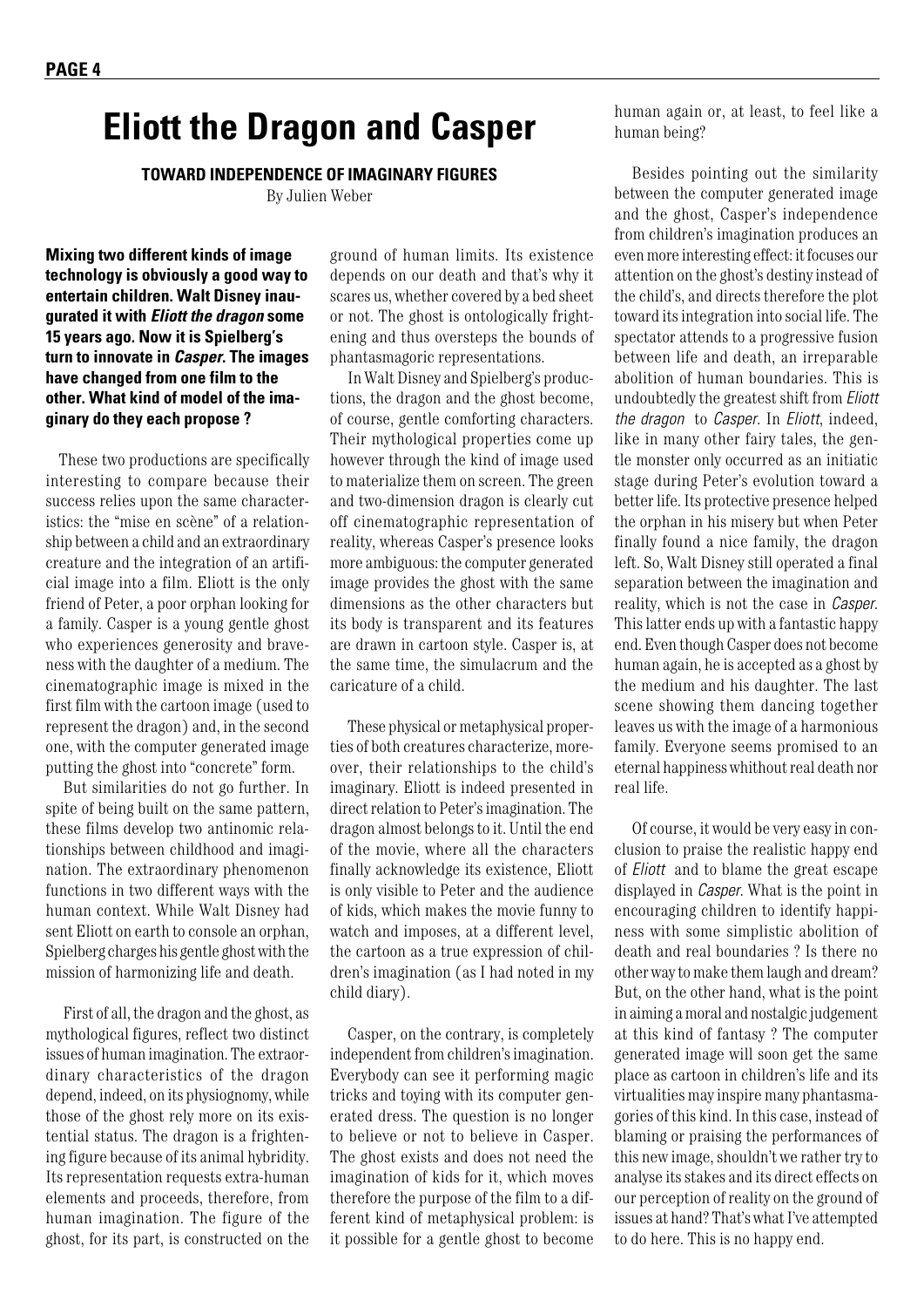### **Who can approach knowledge ?**

By Claude Meyer

The discourse of emancipation that emerges in 18th century Enlightenment is centered on the notion of knowledge. According to this philosophy, personal freedom can only be achieved by a better understanding of the world. In order to allow this process to occur, knowledge has to be transmitted, which, consequently should at length result in the collapse of the old hierarchy that divides society between those who know and those who do not, and in its substitution by a more equal type of relation to knowledge and eventually to power. To what extent has this project succeeded? This question needs to be addressed particularly now that new technologies are said to even facilitate a more democratic access to knowledge, now that we are made to believe that the only barrier to knowledge is of a technical nature. Claude Chabrol's latest movie, *La Cérémonie*, throws an interesting light on this issue.

The movie shows a bourgeois but openminded family in which a new maid is introduced. Eager to abolish any kind of hierarchy between them, the masters try to deal with their servant as with an equal. Accordingly, she is allowed to use the same channels of knowledge as them, e.g. the family daughter reads magazines with her, like her employers, she has access to a TV set, etc. However, equality is only apparent: while the family gather, fully dressed, as for a night out, to watch an opera on TV, a program that they have chosen and which they actively enjoy (they follow the plot on a

libretto), the maid is stuck, fascinated, in front of her screen and randomly consumes what images are shown. Knowledge thus, according to Chabrol, seems still to discriminate between people. There is a small difference however. Since it is accessible to everyone, knowledge does not itself establish a social hierarchy; what divides society today is much more an ability to deal with knowledge: there are those who master it, and those who passively absorb it.

However interesting this conclusion, Chabrol's La Cérémonie should not been reduced to it. As a movie, as a modern work of art, it does not make explicit statements but rather proceeds in an elusive way. Consequently, the spectators are asked to enter into an elaborate reading process. This is particularly true of the last scene. How to read the total absence of justification that presides over the cold killing of the whole family committed by the maid and her friend? A possible reaction is to draw a parallel between this scene and another feature of the movie that exhibits as little justification, i.e. the respective social status of the characters. This brutal murder is thus as arbitrary as the perpetual reproduction of elites which only are able to handle knowledge. But the irony of it is that as soon as this active reading takes place, that is as soon as La Cérémonie is constructed as an object of knowledge, the spectators act like the masters and actualize a social structuration that has precisely been criticized in the movie. Isn't democratic access to knowledge a bit of a myth?

# **Student Conference**

The Graduate Student Forum of English and Comparative Literature took place here last Friday, March 15th. Organized by Valeria Wagner, this conference brought together DES and doctoral students from all over Switzerland, as well as professors from Basel, Lausanne, and Fribourg to discuss the present state of the discipline.

The discusion touched on professional and scholarly issues facing the literary studies, its teachers and students, in Switzerland as well as in Europe. We hope to see more gatherings like this in the future, and strongly encourage students to come hear and discuss what's hot and what's not in the study of literature today.



in Brie

•Prof. Michèle le Doeuff is resigning from her position as Professor of études féminines. Her decision is motivated by the fact that structural and academical conditions were not provided to satisfactorily fullfill the mandate she thought she had been given. She will leave us at the end of the year. We wish her all the best for her future career.

•The ERASMUS program still have 2 undergraduate and a graduate position open to anyone interested in spending a year in Liverpool.

•Prof. Neil Hertz, currently visiting from Johns Hopkins University, will be giving a talk on March 26 at 17h15 at Uni Dufour room 159. The title of the talk is "George Eliot, Rousseau and *The Lifted Veil*". Prof. Hertz has written *End of the Line: Essays on Psychoanalysis and the Sublime.*

•Envelyn Enders' book *Sexing the Mind: Nineteenth-Century Fictions of Hysteria* (Ithaca: Cornell University Press, 1995) has just been published. It is available at Uni-Payot.

•Roy Sellars has a Fellowship from the Society for the Humanities at Cornell University for next year. Students who need to take an exam with Mr. Sellars should prepare to do so this July.

• Prof. Jonathan Cullers, author of *Structuralist Poetics* (1975) and *On Decontruction* (1982) will give a talk on Tuesday, May 14 at 18h15. Room will be announced.

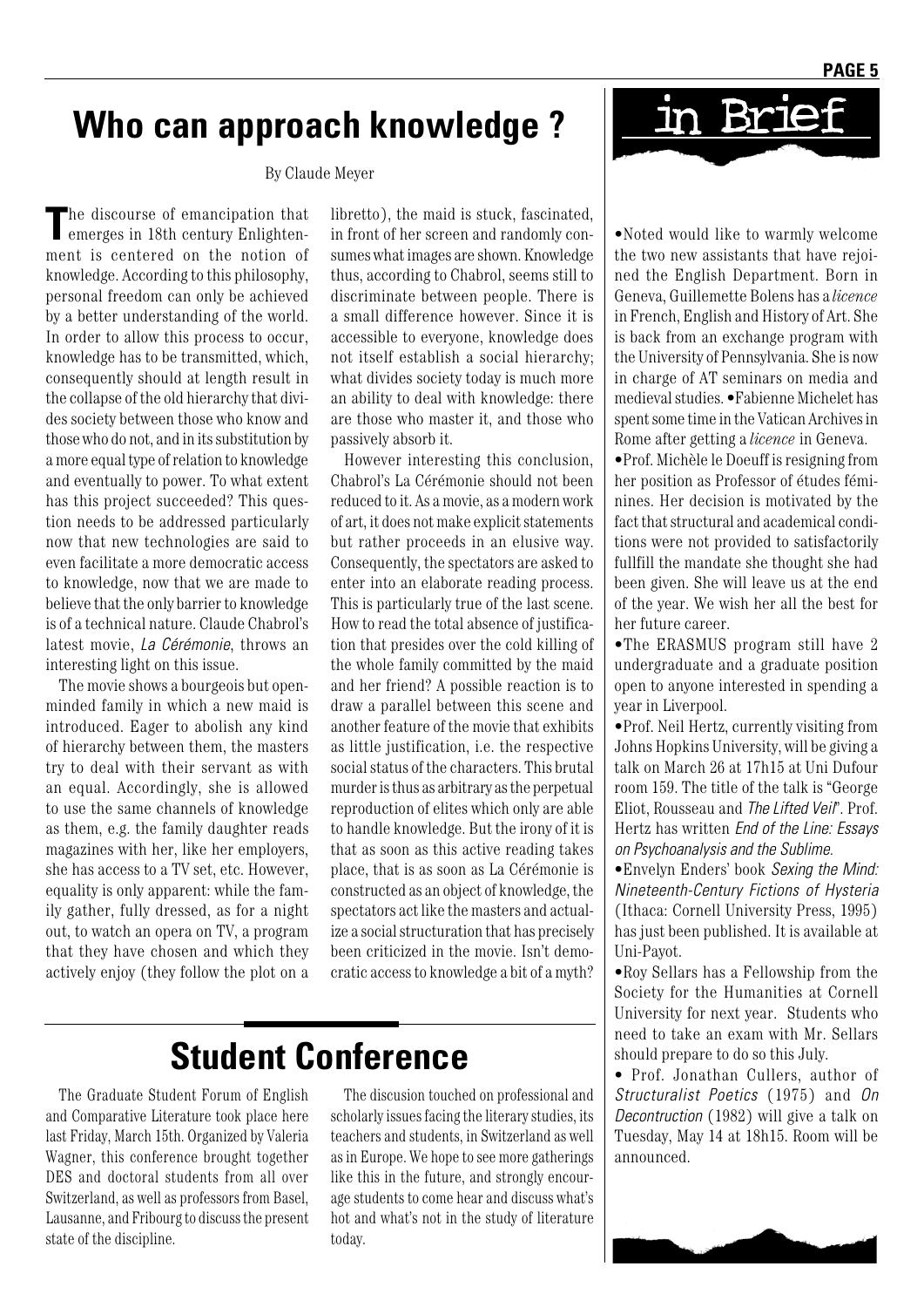### **Training guide: how to handle a quotation**

By Agnieszka Soltysik

In the last issue of Noted, I discussed the importance of having a thesis. Reading n the last issue of Noted, I discussed the over that piece again, it seemed to me that I could have been clearer and more concrete in my examples. So, this time, I will address the issue of quotations and how to analyze them, and I will give concrete illustrations along every step. Those of you who are currently enrolled in Analysis of Texts should pay particular attention, but I am writing this for students at all levels in this department. I have chosen a magazine article because a module in the analysis of non-fiction prose is not being offered this year.

As you all know, analysis involves paying close attention to how a text creates its meaning. In order to explain the "results" of your critical reading, you often have to quote parts of the text to demonstrate your point. As you probably also know, this is easier said than done. Here are the four most common problems in handling quotations:

#### **1) Dropping the quotation and running** –

this occurs when you make a claim about what a piece of writing says and then use a quotation merely to illustrate that you are right:

The authors claim that no one paid any attention to what they call the twentysomething generation: "The twentysomething generation has been neglected because it exists in the shadow of the babyboomers."

**2) Paraphrasing** – this occurs when you insert a quotation and then approximate what it says in your own words:

In "Proceeding with Caution" David Gross and Sophronia Scott write that:

Absent parents forced a dependence on secondary relationships with teachers and friends. Flashy toys and new clothes were supposed to make up for this lack but instead sowed the seeds for a later abhorrence of the yuppie brand of materialism.

"Quality time" didn't cut it for them

either. In a survey to gauge the baby busters' mood and tastes, Chicago's Leo Burnett ad agency discovered that the group had a surprising amount of anger and resentment about their absentee parents.

In this passage the authors contend that the twentysomethings abandoned their parents, rejected their offers to compensate with presents and "quality time," and eventually resented their parents entirely.

#### **3) Letting the text speak for you** –

The writers say the group has no heroes: While 58% of those in the Time/ CNN survey said their group has heroes, they failed to agree on any. Ronald Reagan was most often named, with only 8% of the vote, followed by Mikhail Gorbachev (7%), Jesse Jackson (6%), and George Bush (5%).

**4) Tracing a metaphor without commenting on it** – this is when you accept the figurative language of a text without reflecting on its implications:

The writers compare the twentysomethings to animals throughout the article. In the orginal Time publication (7/16/90) they are described as "balking at work, marriage, and baby-boomer values." In another article, the writer describes twentysomethings as everything "normal" humans are not:

They have trouble making decisions. They would rather hike the Himalayas than climb the corporate ladder. They have few heroes, no anthems...They possess only a hazy sense of their own identity.

Although the above examples may look like analysis, they are really little more than summary. Although summary has its place in critical writing, it is not the main goal. So, what is analysis? First, here are some examples:

#### **1) Paying attention to the language the text uses to say something:**

There are at least three levels of neglect in the article "Proceeding With Caution." The first is the neglect of the twentysomething generation by parents, who structured their "ordeal" as "loneliness" by rarely being around. The second level is that of demographers and marketeers who neglect the group "because it exists in the shadow of the babyboomers." The third is that of the writers themselves. They neglect the possibility that the group might have values in claiming that the group has none.

#### **2) Taking the text apart and interrogating its assumptions:**

When the writers say that "absent parents forced a dependence on secondary relationships with teachers and friends," they seem to be blaming the parents for what they see as a problem. But is this really a problem? By using the word "dependence," the text seems to argue that these relationships are "bad" things rather than adjustments to a changing culture and socio-economic system. The relationships are further derogated by the use of the term "secondary" to define them. The writers implicitly uphold "thirtysomething" values while allegedly attempting to explain the "twentysomething" generation's values. Even the name "twenty-something" tells us that this is really an article about the "thirty-something" generation's perception of people just below them in age.

#### **3) Speaking for the text:**

When the authors talk about the lack of heroes for this generation, what they are really talking about is the lack of a single hero, the lack of conformity in the group's aspirations: "While 58% of those in the Time/CNN survey said they had heroes, they failed to agree on any."

What is important to the writers is not whether the group has heroes, but the group's "failure" to agree on any particular hero. Again, the authors use valueloaded language to harm the group they are nominally portraying in an objective manner.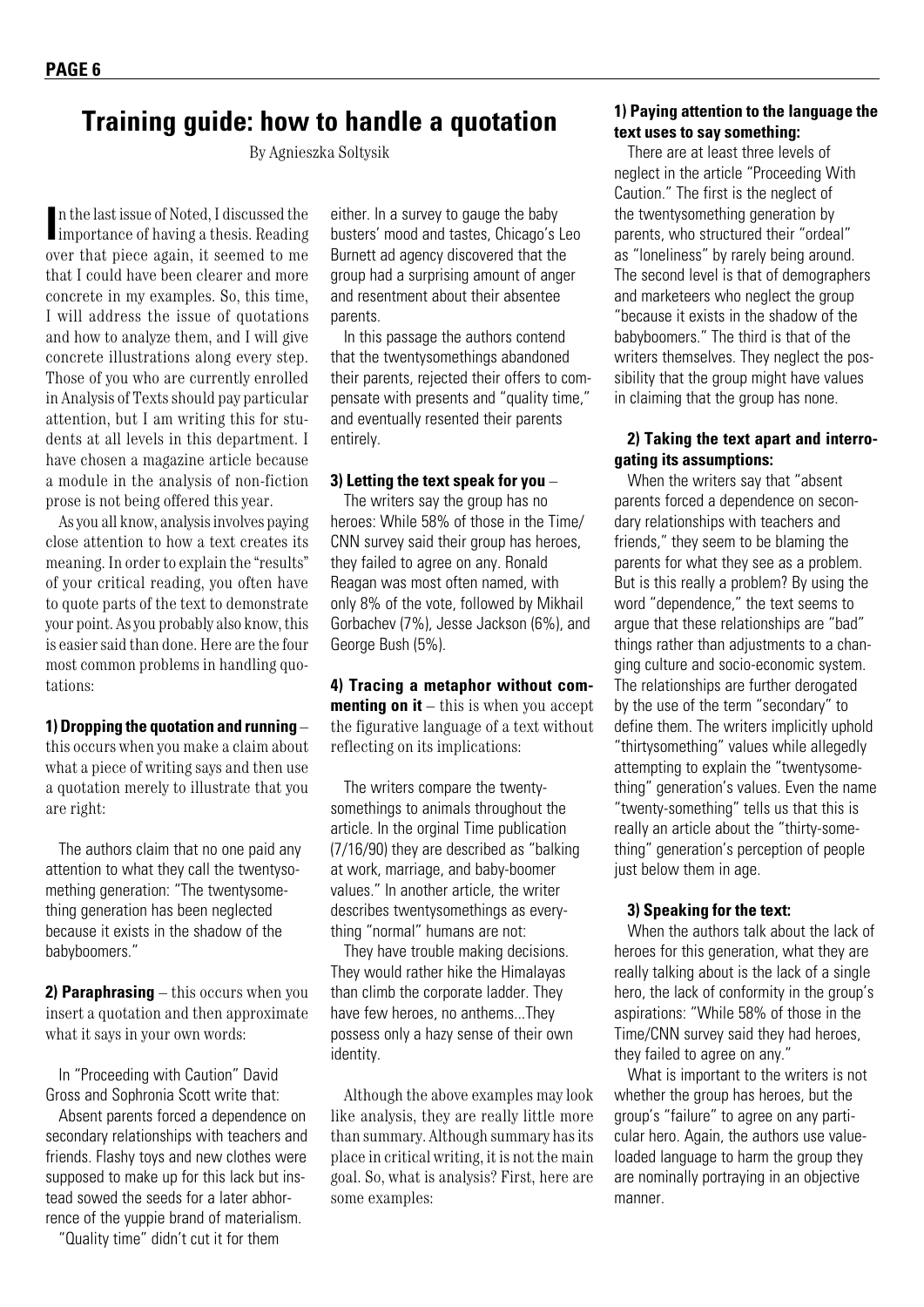#### **4) Tracing a metaphor and analyzing it:**

The authors continually figure the twentysomethings as animals. They are described as "balking" like donkeys and "possessing only a hazy sense of their own identity." The authors seem to assume that anyone who hesitates entering the clearly defined social roles and professional careers occupied by the middle-aged middleclass is not a fully realized human being.

#### **Why these last four examples are analytical and the earlier four are not:**

First of all, these latter examples show the student establishing the agenda for the writing, and not just allowing the original text to dictate what will be said. While you must be fair to the original text, and not distort or misread it, it is nevertheless important that you do not automatically accept it as true and unquestionable. These examples question the text and identify assumed values implicit in the author's use of language.

Secondly, the second set of examples are arguable, in the sense that we could have an academic debate about the evidence, the reasoning, and the conclusions. In contrast, the first set of examples seem to be saying something, but in fact, they make no claims that are not already in the original text. This means the studentwriter is not saying anything about the text, is not using the quotations to further an argument, and probably does not even have a thesis to begin with.

Thirdly, the second set of examples offer a new way of seeing the original text, and by being conscious of a reader who needs to be persuaded of something, they make the reader feel involved. This is an important part of what academia is all about, i.e. responding to discourse and inviting responses. In the particular case used in the examples above, the hypothetical student is responding to a supposedly objective study about young people, and discovers that there is actually a generational bias against the twentysomething generation. Without any critical reading and writing skills, the student might resent, but would not be able to identify and critique the negative imputations of the magazine writers.

Although I have used a magazine article in this case, the process of close reading is the same for literature. The point is always to see how the language and form of a text function to create meaning, though your final objective will vary on the context and your interests and the seminar, etc. I will conclude just by noting that, in writing these articles, I am not speaking for the department as a whole, and you might want to further discuss these issues with your instructors in your seminars.

**Excerpts reworked from UCI writing Guidebook.**

**C**ongratulation! You have successfully passed all your "examens de licence", and your "mémoire" has been granted a good grade. You are now facing the rest of your life with great expectations, although you don't have yet a single idea on what you are going to do the next 40 years. So let's start at the beginning. I suppose your first step will be be to look for a job, and your second step will be to convince an employer that you are the best investment he can make in his whole life. This looks like a problem, but don't rush in the bush: what you have to do is *anticipate*. Before getting stuck at this existential conundrum, try making a list of what you would dream to do. This can be a tough moment but it will make you avoid sending thousand of useless CV's around the world.

Your job-hunting strategy should start well in advance, while you have time to evaluate your skills, interests, opportunities and ambitions. If you were wise enough during your academic years, you've probably accumulated professional experiences with

#### By Nicholas Palffy

**Do students have a future?**

temporary employments, and you didn't forget to ask your employer for an evaluation letter describing the kind of work you did and how satisfactorily you've dealt with your tasks. You've also spent some time improving your computer skills and now a word processor and a spreadsheet program have no secrets for you. You also took initiatives like taking care of the library bonsaï (just to give you an idea…), or being an active ADEA member.

These experiences could be decisive factors on your CV. Here's why: a short article published in *Psychology Today<sup>1</sup>* reports that researchers at Purdue University who have consulted 344 recruiters to find out what's decisive in a CV discovered that "it's the little things that really set an applicant apart from the crowd. In assessing traits like leadership and motivation, recruiters largely ignore employement history. It's the supplementary information applicants include – volunteer work, athletic pursuits, elected offices– that may be critical for getting a job". See? You don't have to get the

best grades to get a job. Now it's time for the real serious work, that is writing your CV. Here's a few hints:

• Read as much as possible about the domain you are targeting on, about the company products or services, its entrepreneurial philosophy, etc. This will pay off when you'll face your first recruiter.

• Adapt your CV to each company. A single standard CV won't fit the demands of each potential employer. Emphasize on your personal qualities, especially if you don't have a lot of references.

• The final and decisive touch will be to write a manuscript letter to introduce yourself. Be creative and short (no more than a single A4 page), mention one of your leading qualities in this letter and take care of the spelling, punctuations, margins, legibility, signature... With all this in mind, it should not be long before you hit the jackpot.

**1) Psychology Today, Jan.-Feb. 96, pp 13-14**